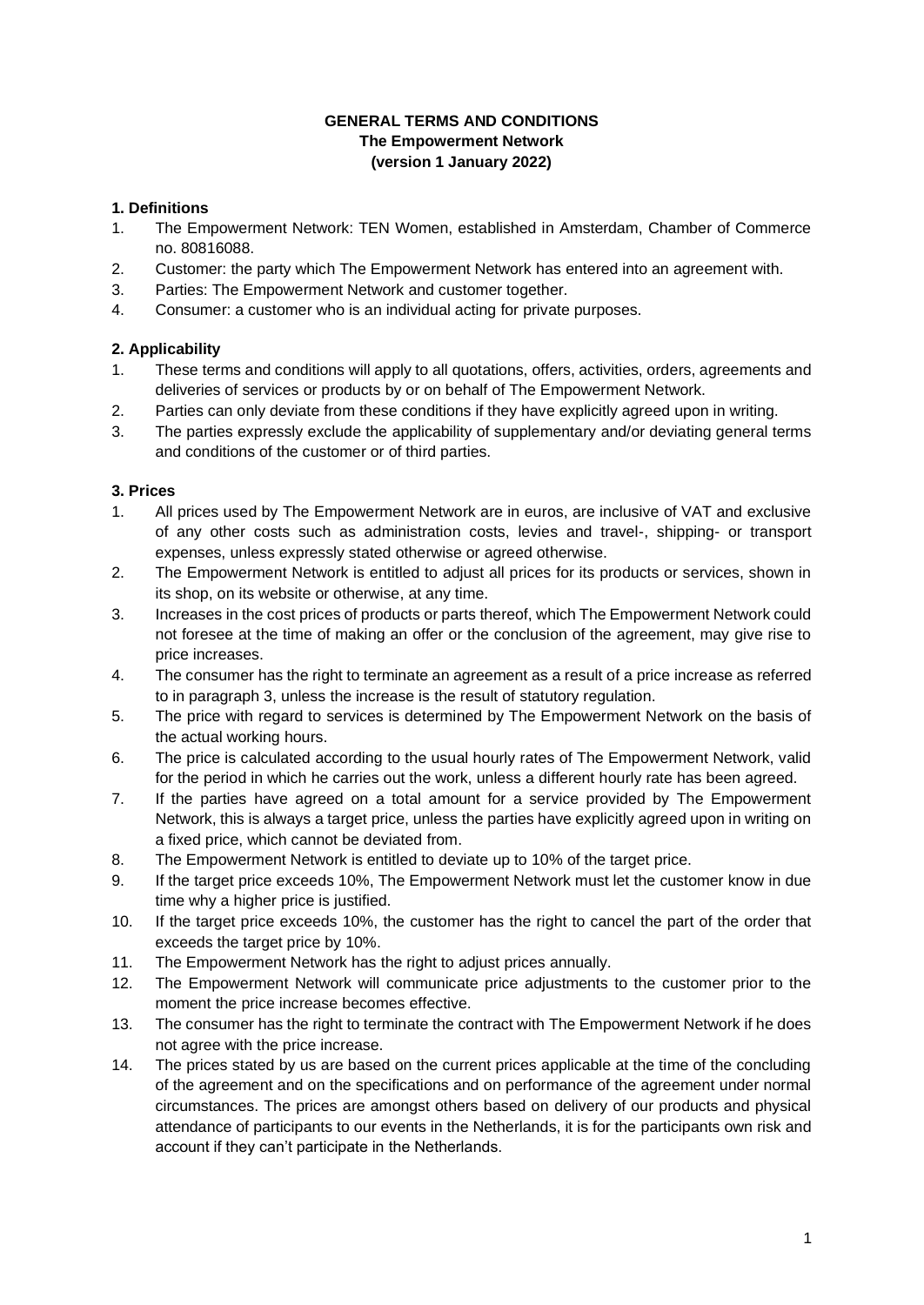# **4. Payments and payment term**

- 1. The Empowerment Network will require payment of the agreed amount on a monthly basis but may, at the conclusion of the agreement, require a down payment of up to 50% of the agreed amount.
- 2. The customer must have paid the full amount within 7 days after delivery of the product.
- 3. Payment terms are considered as fatal payment terms. This means that if the customer has not paid the agreed amount at the latest on the last day of the payment term, he is legally in default, without The Empowerment Network having to send the customer a reminder or to put him in default.
- 4. The Empowerment Network reserves the right to make a delivery conditional upon immediate payment or to require adequate security for the total amount of the services or products.

### **5. Consequences of late payment**

- 1. If the customer does not pay within the agreed term, The Empowerment Network is entitled to charge an interest of 2% per month for non-commercial transactions and an interest of 8% per month for commercial transactions from the day the customer is in default, whereby a part of a month is counted for a whole month.
- 2. When the customer is in default, he is also due to extrajudicial collection costs and may be obliged to pay any compensation to The Empowerment Network.
- 3. The collection costs are calculated on the basis of the Reimbursement for extrajudicial collection costs.
- 4. If the customer does not pay on time, The Empowerment Network may suspend its obligations until the customer has met his payment obligation.
- 5. In the event of liquidation, bankruptcy, attachment or suspension of payment on behalf of the customer, the claims of The Empowerment Network on the customer are immediately due and payable.
- 6. If the customer refuses to cooperate with the performance of the agreement by The Empowerment Network, he is still obliged to pay the agreed price to The Empowerment Network.

# **6. Right of recovery of goods**

- 1. As soon as the customer is in default, The Empowerment Network is entitled to invoke the right of recovery with regard to the unpaid products delivered to the customer.
- 2. The Empowerment Network invokes the right of recovery by means of a written or electronic announcement.
- 3. As soon as the customer has been informed of the claimed right of recovery, the customer must immediately return the products concerned to The Empowerment Network, unless the parties agree to make other arrangements about this.
- 4. The costs for the collection or return of the products are at the expense of the customer.

# **7. Right of withdrawal**

- 1. A consumer may cancel an online purchase during a cooling-off period of 14 days without giving any reason, provided that:
	- the product has not been used
	- it is not a product that can spoil quickly, like food or flowers
	- the product is not specially tailored for the consumer or adapted to its special needs
	- it is not a product that may not be returned for hygienic reasons (underwear, swimwear, etc.) the seal is still intact, when the product is a data carrier with digital content (DVDs, CDs, etc.)
	- the product is not a (holiday)trip, a transportation ticket, a catering order or a form of leisure activity, the product is not a separate magazine or a loose newspaper
	- the purchase does not concern an (assignment to) urgent repair the consumer has not renounced his right of withdrawal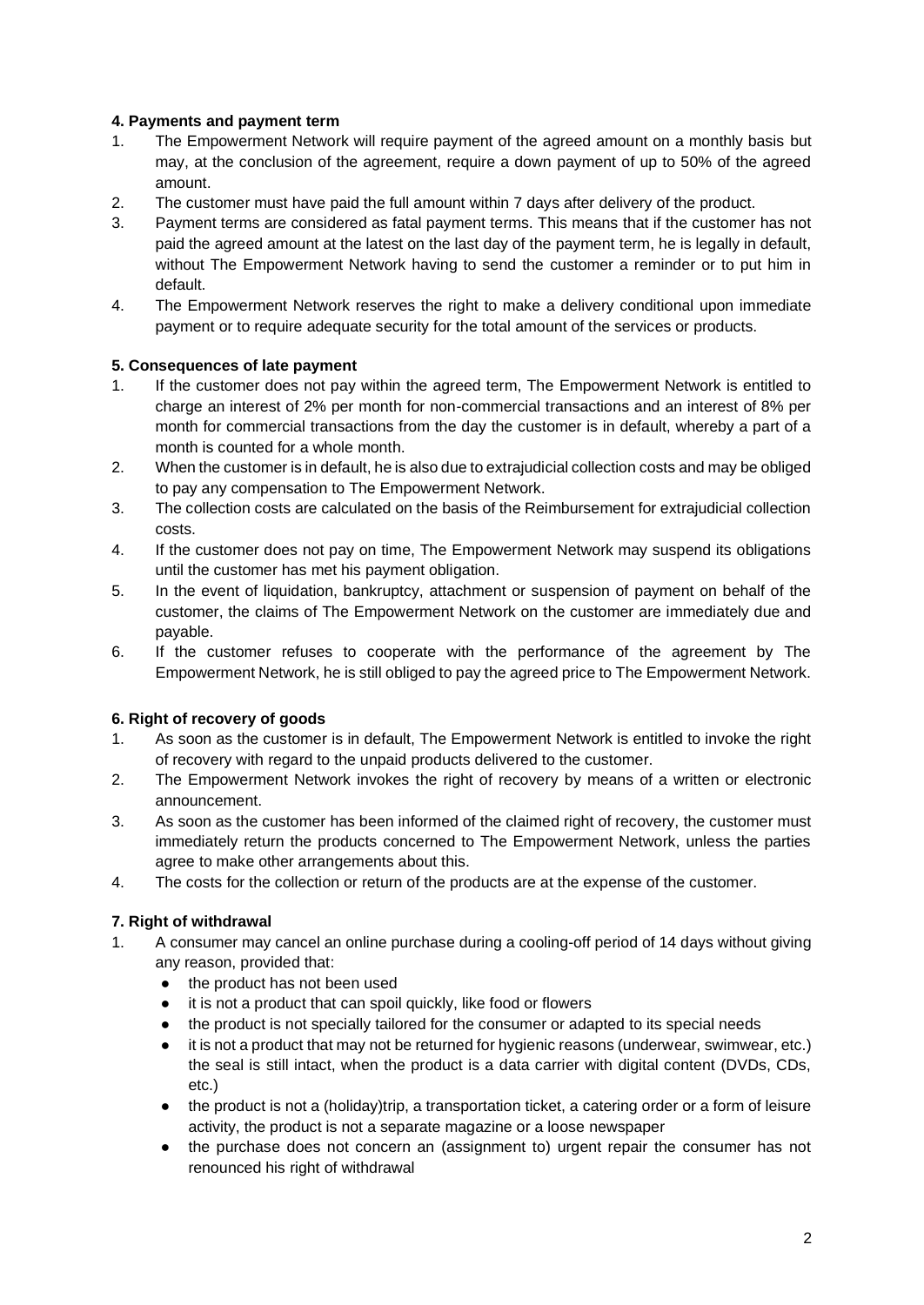- 2. The cooling-off period of 14 days as referred to in paragraph 1 commences:
	- on the day after the consumer has received the last product or part of 1 order
	- as soon as the consumer has received the first the product of a subscription
	- as soon as the consumer has purchased a service for the first time
	- as soon as the consumer has confirmed the purchase of digital content via the internet
- 3. The consumer can notify his right of withdrawal via hello@ten-women.com, if desired by using the withdrawal form that can be downloaded via the website of The Empowerment Network[,](http://www.ten-women.com/) [www.ten-women.com.](http://www.ten-women.com/)
- 4. The consumer is obliged to return the product to The Empowerment Network within 14 days after the notification of his right of withdrawal, after which period his right of withdrawal will lapse.

# **8. Reimbursement of delivery costs**

- 1. If the purchase costs and any other costs (such as delivery costs) are eligible for reimbursement according to the law, The Empowerment Network will refund these costs to the consumer within 14 days of receipt of the timely appeal to the right of withdrawal, provided that the consumer has returned the product to The Empowerment Network in time.
- 2. The costs for return are only reimbursed by The Empowerment Network if the complete order is returned.

# **9. Reimbursement of return costs**

If the consumer invokes his right of withdrawal and returns the entire order on time, the costs for returning the complete order will be borne by the consumer.

# **10. Suspension of obligations by the customer**

The customer waives the right to suspend the fulfillment of any obligation arising from this agreement.

# **11. Right of retention**

- 1. The Empowerment Network can appeal to his right of retention of title and in that case retain the products sold by The Empowerment Network to the customer until the customer has paid all outstanding invoices with regard to The Empowerment Network, unless the customer has provided sufficient security for these payments.
- 2. The right of retention of title also applies on the basis of previous agreements from which the customer still owes payments to The Empowerment Network.
- 3. The Empowerment Network is never liable for any damage that the customer may suffer as a result of using his right of retention of title.

# **12. Settlement**

The customer waives his right to settle any debt to The Empowerment Network with any claim on The Empowerment Network.

# **13. Retention of title**

- 1. The Empowerment Network remains the owner of all delivered products until the customer has fully complied with all its payment obligations with regard to The Empowerment Network under whatever agreement with The Empowerment Network including of claims regarding the shortcomings in the performance.
- 2. Until then, The Empowerment Network can invoke its retention of title and take back the goods.
- 3. Before the property is transferred to the customer, the customer may not pledge, sell, dispose of or otherwise encumber the products.
- 4. If The Empowerment Network invokes its retention of title, the agreement will be dissolved and The Empowerment Network has the right to claim compensation, lost profits and interest.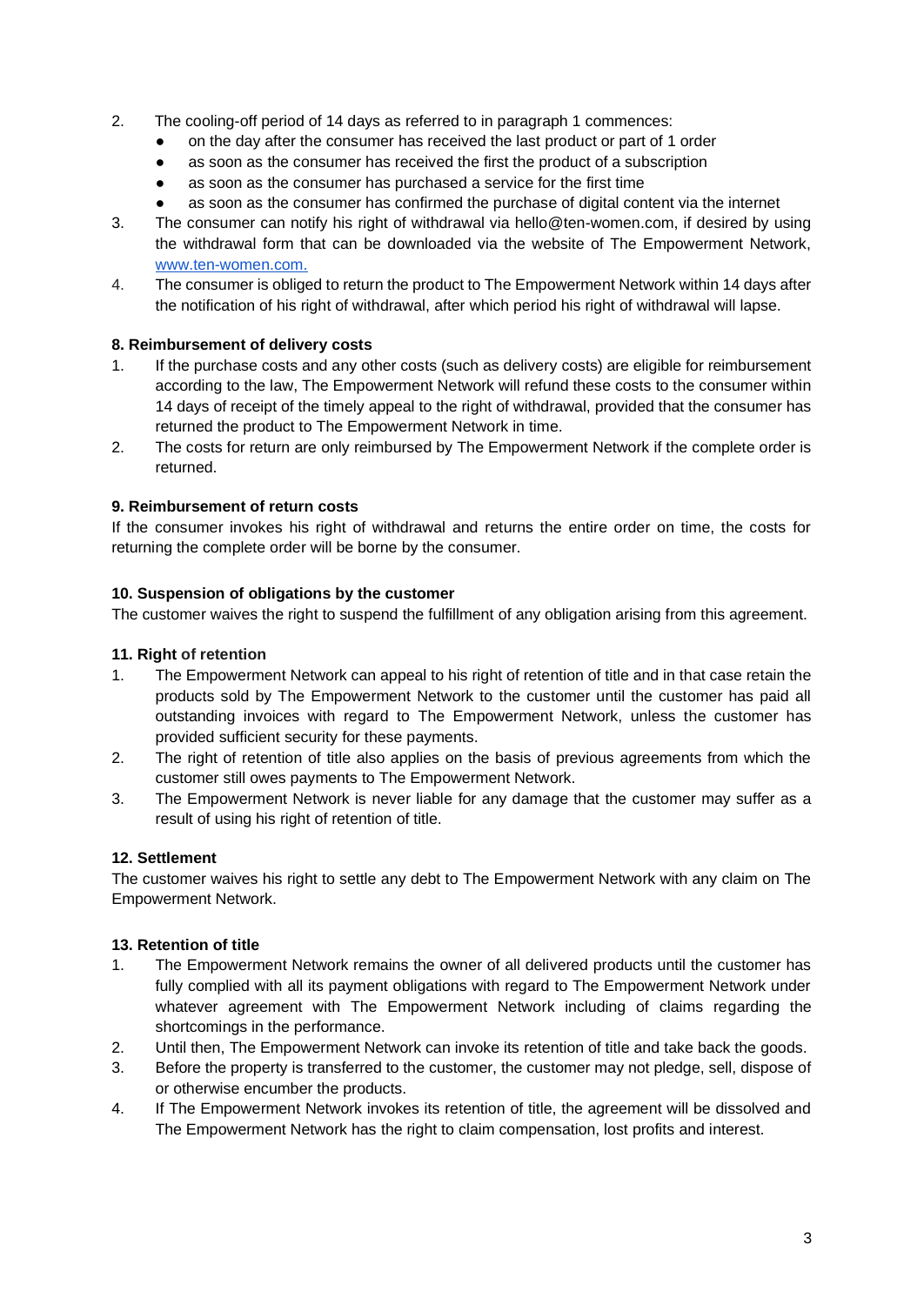# **14. Delivery**

- 1. Delivery takes place while stocks last.
- 2. Delivery takes place at The Empowerment Network unless the parties have agreed upon otherwise.
- 3. Delivery of products ordered online takes place at the address indicated by the customer.
- 4. If the agreed price is not paid on time, The Empowerment Network has the right to suspend its obligations until the agreed price is fully paid.
- 5. In the event of late payment, the customer is automatically in default, and hereby he cannot object to late delivery by The Empowerment Network.

# **15. Delivery period**

- 1. Any delivery period specified by The Empowerment Network is indicative and does not give the customer the right to dissolution or compensation if this period is not met with, unless the parties have expressly agreed otherwise in writing.
- 2. The delivery starts once the customer has fully completed the (electronic) ordering process and received an (electronic) confirmation of his order from The Empowerment Network.
- 3. Exceeding the specified delivery period does not entitle the customer to compensation or the right to terminate the contract, unless The Empowerment Network cannot deliver within [number of days late] or if the parties have agreed upon otherwise.

# **16. Actual delivery**

The customer must ensure that the actual delivery of the products ordered by him can take place in time.

# **17. Transport costs**

Transport costs are on behalf of the customer, unless the parties have agreed upon otherwise.

# **18. Packaging and shipping**

- 1. If the package of a delivered product is opened or damaged, the customer must have a note drawn up by the forwarder or delivery person before receiving the product. In the absence of which The Empowerment Network may not be held liable for any damage.
- 2. If the customer himself takes care of the transport of a product, he must report any visible damage to products or the packaging prior to the transport to The Empowerment Network, failing which The Empowerment Network cannot be held liable for any damage.

# **19. Insurance**

- 1. The customer undertakes to insure and keep insured the following items adequately against fire, explosion and water damage as well as theft:
	- goods delivered that are necessary for the execution of the underlying agreement
	- goods being property of The Empowerment Network that are present at the premises of the customer
	- goods that have been delivered under retention of title
- 2. At the first request of The Empowerment Network, the customer provides the policy for these insurances for inspection.

# **20. Storage**

- 1. If the customer orders products later than the agreed delivery date, the risk of any quality loss is entirely for the customer.
- 2. Any extra costs as a result of premature or late purchase of products are entirely at the customer's expense.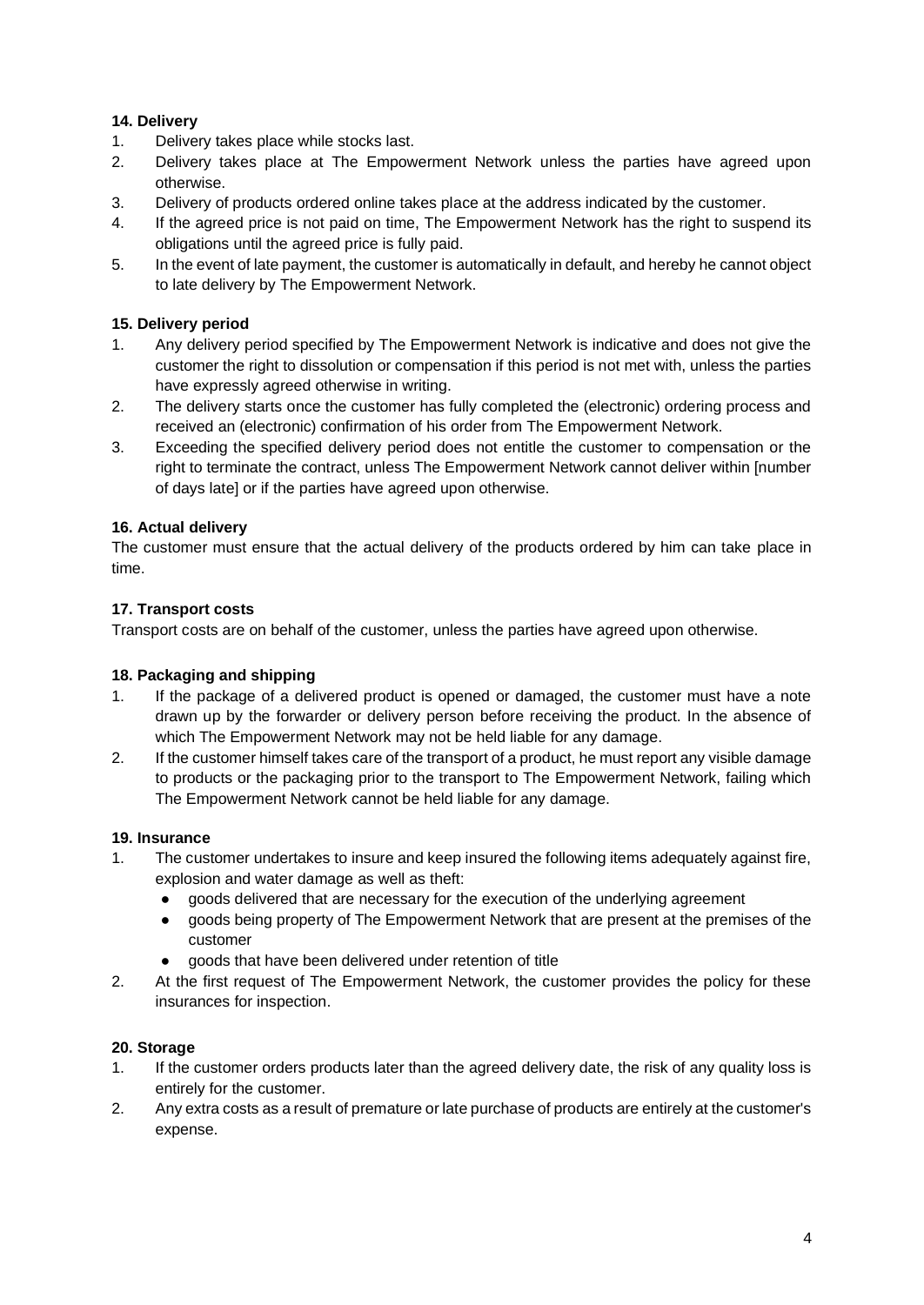# **21. Guarantee**

- 1. When parties have entered into an agreement with services included, these services only contain best-effort obligations for The Empowerment Network, not obligations of results.
- 2. The warranty relating to products only applies to defects caused by faulty manufacture, construction or material.
- 3. The warranty does not apply in the event of normal wear and tear and damage resulting from accidents, changes made to the product, negligence or improper use by the customer, or when the cause of the defect cannot clearly be established.
- 4. The risk of loss, damage or theft of the products that are the subject of an agreement between the parties, will pass on to the customer when these products are legally and/or factually delivered, at least are in the power of the customer or of a third party who receives the product for the benefit of the customer.

### **22. Performance of the agreement**

- 1. The Empowerment Network executes the agreement to the best of its knowledge and ability and in accordance with the requirements of good workmanship.
- 2. The Empowerment Network has the right to have the agreed services (partially) performed by third parties.
- 3. The execution of the agreement takes place in mutual consultation and after written agreement and payment of the possibly agreed advance by the customer.
- 4. It is the responsibility of the customer that The Empowerment Network can start the implementation of the agreement on time.
- 5. If the customer has not ensured that The Empowerment Network can start the implementation of the agreement in time, the resulting additional costs and/or extra hours will be charged to the customer.

### **23. Duty to inform by the customer**

- 1. The customer shall make available to The Empowerment Network all information, data and documents relevant to the correct execution of the agreement to in time and in the desired format and manner.
- 2. The customer guarantees the correctness, completeness and reliability of the information, data and documents made available, even if they originate from third parties, unless otherwise ensuing from the nature of the agreement.
- 3. If and insofar as the customer requests this, The Empowerment Network will return the relevant documents.
- 4. If the customer does not timely and properly provides the information, data or documents reasonably required by The Empowerment Network and the execution of the agreement is delayed because of this, the resulting additional costs and extra hours will be charged to the customer.

#### **24. Duration of the agreement**

- 1. The agreement between The Empowerment Network and the customer is entered into for an indefinite period of time, unless it results otherwise from the nature of the agreement or the parties have expressly agreed otherwise in writing.
- 2. If a fixed-term contract has been entered into, it will be tacitly converted into an open-ended contract at the end of the term, unless 1 of the parties terminates the contract with due observance of a notice period of 1 month, or if a consumer terminates the agreement with due observance of a notice period of 1 month / the agreement ends at the end of the fixed term.
- 3. If the parties have agreed upon a term for the completion of certain activities, this is never a strict deadline, unless specified explicitly otherwise in writing. If this term is exceeded, the customer must give The Empowerment Network a written reasonable term to terminate the activities, before it may either terminate the contract or claim damages.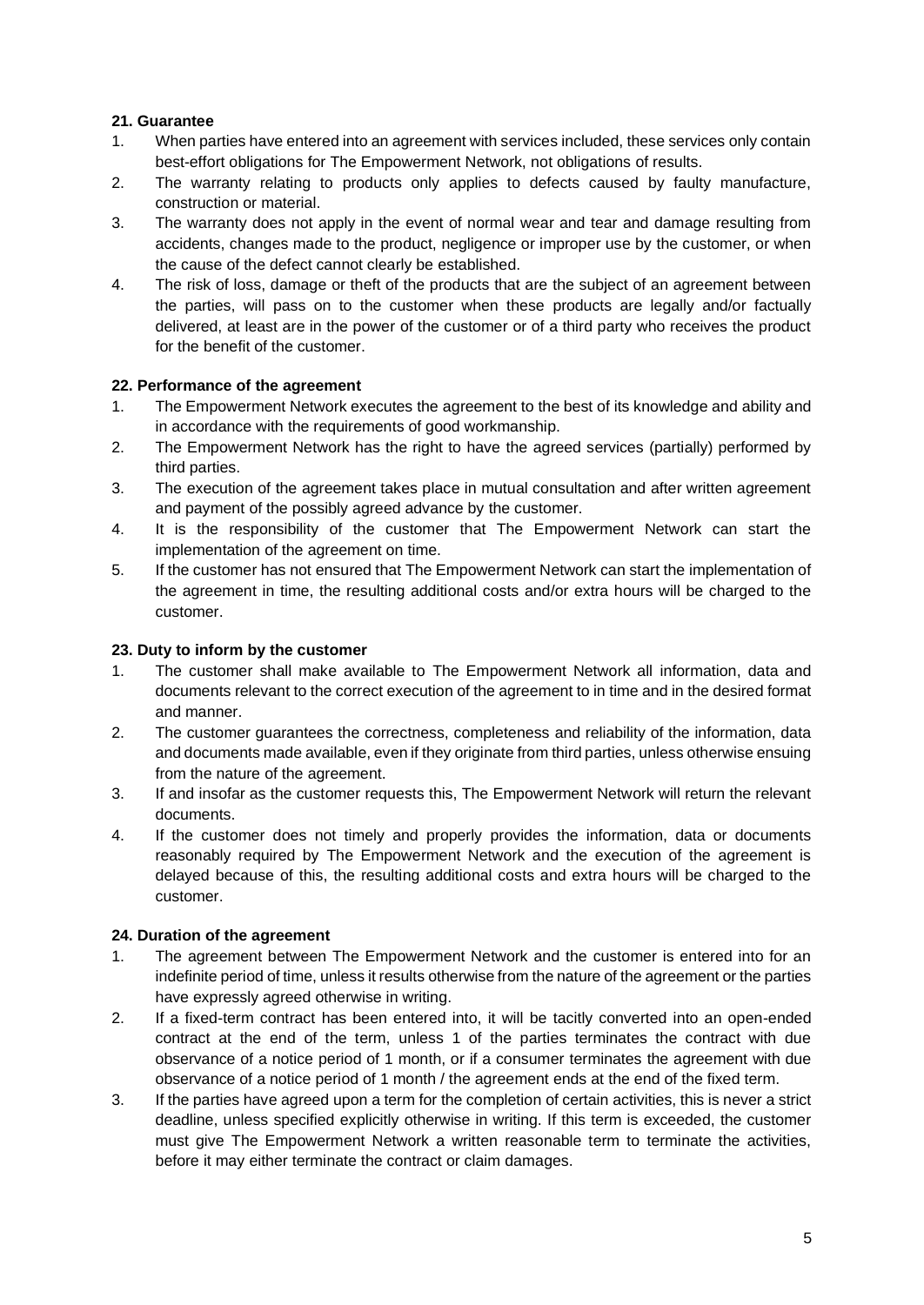### **25. Cancellation of the contract for an indefinite period of time**

- 1. The customer can terminate an agreement that has been concluded for an indefinite period at any time with due observance of a notice period of 1 month.
- 2. A consumer has the right to terminate an agreement for an indefinite period with due observance of a notice period of 1 month.

### **26. Intellectual property**

- 1. The Empowerment Network retains all intellectual property rights (including copyright, patent rights, trademark rights, design and design rights, etc.) on all designs, drawings, writings, data carriers or other information, quotations, images, sketches, models, scale models, etc., unless parties have agreed otherwise in writing.
- 2. The customer may not copy or have copied the intellectual property rights without prior written permission from The Empowerment Network, nor show them to third parties and / or make them available or use them in any other way.

### **27. Confidentiality**

- 1. The client keeps any information he receives (in whatever form) from The Empowerment Network confidential.
- 2. The same applies to all other information concerning The Empowerment Network of which he knows or can reasonably suspect that it is secret or confidential, or of which it can expect that its disclosure may cause damage to The Empowerment Network.
- 3. The customer takes all necessary measures to ensure that he keeps the information referred to in paragraphs 1 and 2 secret.
- 4. The obligation of secrecy described in this article does not apply to information:
	- which was already made public before the customer heard this information or which later became public without being the result of a violation of the customer's duty to confidentiality
	- which is made public by the customer due to a legal obligation
- 5. The confidentiality obligation described in this article applies for the duration of the underlying agreement and after the end thereof.

# **28. Penalties**

- 1. If the customer violates the articles of these general terms and conditions about secrecy or intellectual property, then he forfeits on behalf of The Empowerment Network an immediately due and payable fine of  $\epsilon$  1,000 if the customer is a consumer and  $\epsilon$  5,000 if the customer is a company, for each violation and in addition an amount of 5% of the aforementioned amount for each day that this violation continues.
- 2. No actual damage, prior notice of default or legal proceedings are required in forfeiting the fine referred to in the first paragraph of this article.
- 3. The forfeiture of the fine referred to in the first paragraph of this article shall not affect the other rights of The Empowerment Network including its right to claim compensation in addition to the fine.

#### **29. Indemnity**

The customer indemnifies The Empowerment Network against all third-party claims that are related to the products and/or services supplied by The Empowerment Network.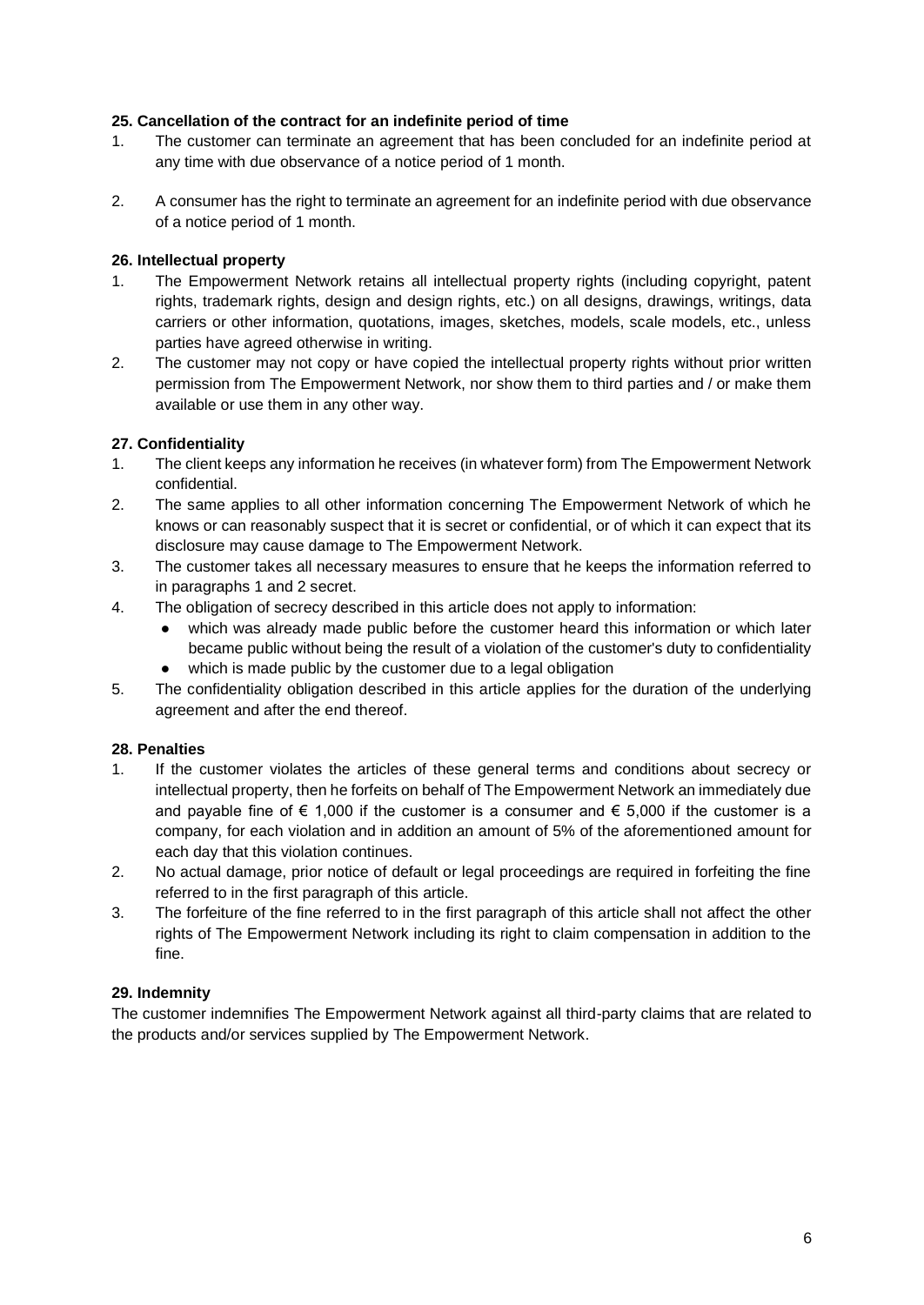# **30. Complaints**

- 1. The customer must examine a product or service provided by The Empowerment Network as soon as possible for possible shortcomings.
- 2. If a delivered product or service does not comply with what the customer could reasonably expect from the agreement, the customer must inform The Empowerment Network of this as soon as possible, but in any case within 1 month after the discovery of the shortcomings.
- 3. Consumers must inform The Empowerment Network of this within two months after detection of the shortcomings.
- 4. The customer gives a detailed description as possible of the shortcomings, so that The Empowerment Network is able to respond adequately.
- 5. The customer must demonstrate that the complaint relates to an agreement between the parties.
- 6. If a complaint relates to ongoing work, this can in any case not lead to The Empowerment Network being forced to perform other work than has been agreed.

# **31. Giving notice**

- 1. The customer must provide any notice of default to The Empowerment Network in writing.
- 2. It is the responsibility of the customer that a notice of default actually reaches The Empowerment Network (in time).

# **32. Joint and several Client liabilities**

If The Empowerment Network enters into an agreement with several customers, each of them shall be jointly and severally liable for the full amounts due to The Empowerment Network under that agreement.

### **33. Liability of The Empowerment Network**

- 1. The Empowerment Network is only liable for any damage the customer suffers if and insofar as this damage is caused by intent or gross negligence.
- 2. If The Empowerment Network is liable for any damage, it is only liable for direct damages that results from or is related to the execution of an agreement.
- 3. The Empowerment Network is never liable for indirect damages, such as consequential loss, lost profit, lost savings or damage to third parties.
- 4. If The Empowerment Network is liable, its liability is limited to the amount paid by a closed (professional) liability insurance and in the absence of (full) payment by an insurance company of the damages the amount of the liability is limited to the (part of the) invoice to which the liability relates.
- 5. All images, photos, colors, drawings, descriptions on the website or in a catalog are only indicative and are only approximate and cannot lead to any compensation and/or (partial) dissolution of the agreement and/or suspension of any obligation.

# **34. Expiry period**

Every right of the customer to compensation from The Empowerment Network shall, in any case, expire within 12 months after the event from which the liability arises directly or indirectly. This does not exclude the provisions in article 6:89 of the Dutch Civil Code.

# **35. Dissolution**

- 1. The customer has the right to dissolve the agreement if The Empowerment Network imputably fails in the fulfillment of his obligations, unless this shortcoming does not justify termination due to its special nature or because it is of minor significance.
- 2. If the fulfillment of the obligations by The Empowerment Network is not permanent or temporarily impossible, dissolution can only take place after The Empowerment Network is in default.
- 3. The Empowerment Network has the right to dissolve the agreement with the customer, if the customer does not fully or timely fulfill his obligations under the agreement, or if circumstances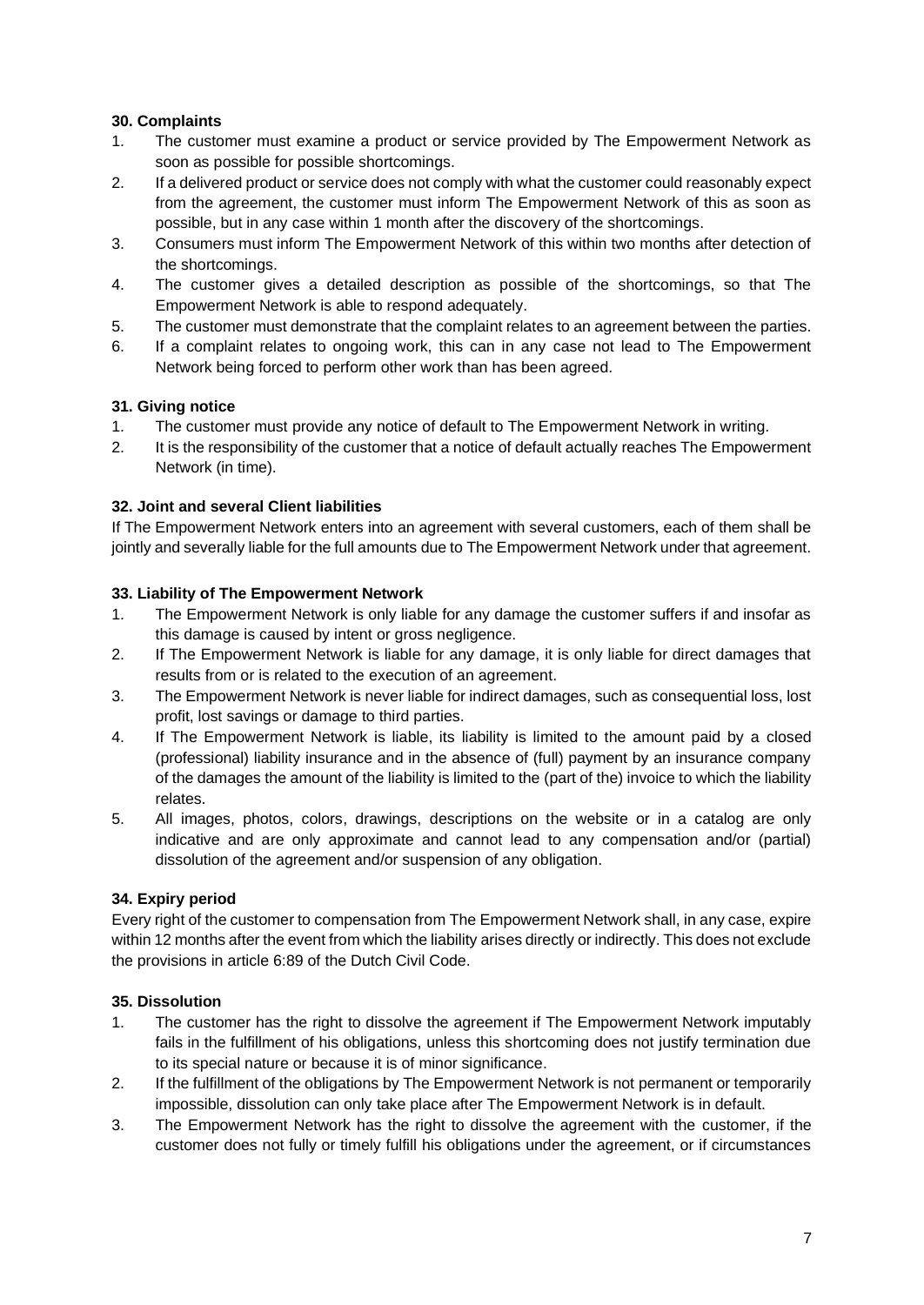give The Empowerment Network good grounds to fear that the customer will not be able to fulfill his obligations properly.